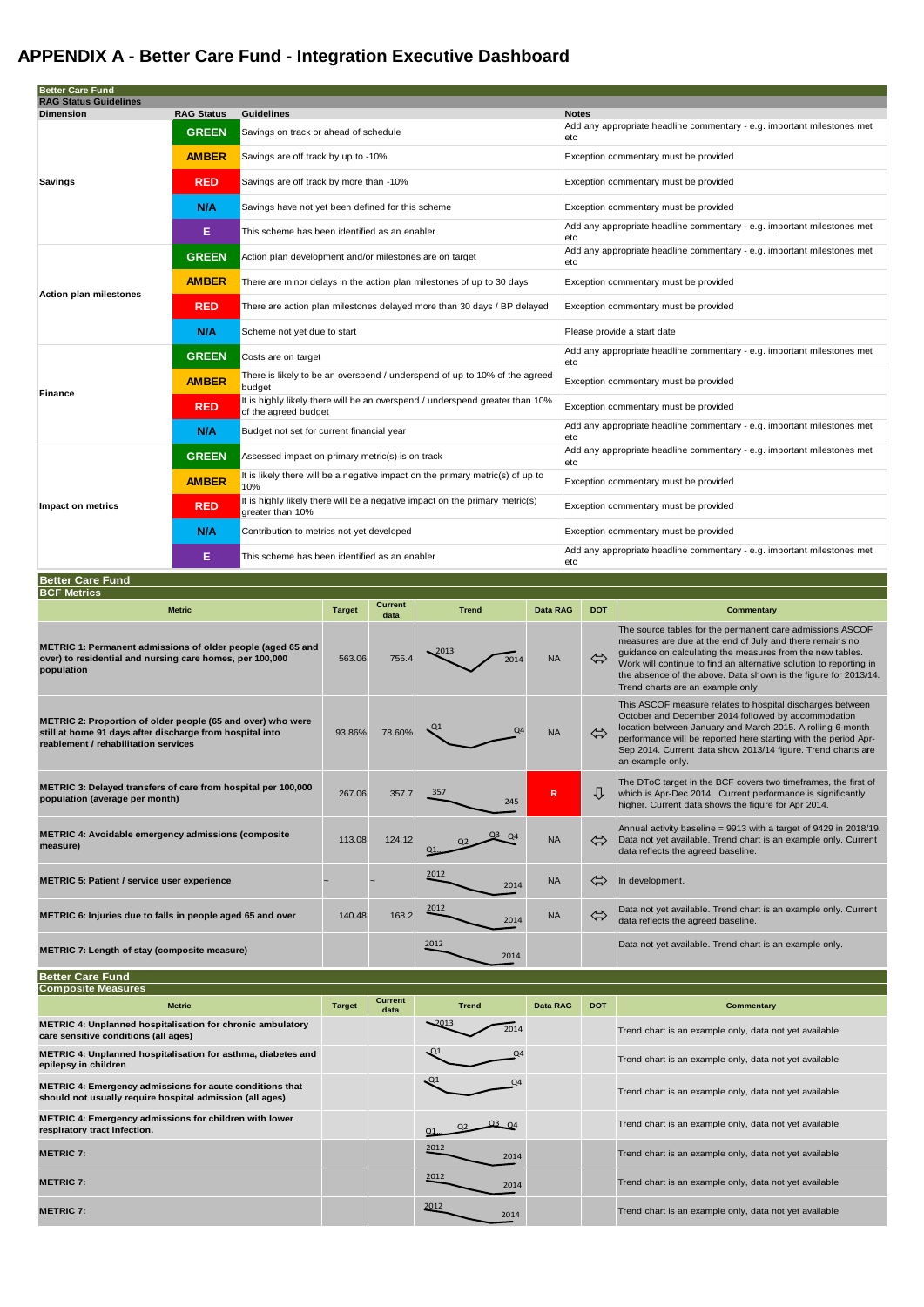## **APPENDIX A - Better Care Fund - Integration Executive Dashboard**

|                                                  |                              | A Unified Prevention Offer for Communities        |                                                                                                                                                                                        | <b>Exception information</b>                                                                      |                                                                                                                                                                                                                                                                                                                                                                                                                                                                                                                                                     |                                                                                                                                                                                                                    |
|--------------------------------------------------|------------------------------|---------------------------------------------------|----------------------------------------------------------------------------------------------------------------------------------------------------------------------------------------|---------------------------------------------------------------------------------------------------|-----------------------------------------------------------------------------------------------------------------------------------------------------------------------------------------------------------------------------------------------------------------------------------------------------------------------------------------------------------------------------------------------------------------------------------------------------------------------------------------------------------------------------------------------------|--------------------------------------------------------------------------------------------------------------------------------------------------------------------------------------------------------------------|
| <b>JHWS Priority</b>                             |                              | <b>Schemes</b>                                    | <b>Schemes</b>                                                                                                                                                                         | <b>Theme Lead</b>                                                                                 | <b>Exception commentary</b>                                                                                                                                                                                                                                                                                                                                                                                                                                                                                                                         | <b>Additional information</b>                                                                                                                                                                                      |
| Managing the                                     | <b>ACTION</b><br><b>PLAN</b> | $8\phantom{1}$<br>$\overline{2}$                  | Assistive technology                                                                                                                                                                   | <b>Anne Walsh</b>                                                                                 | To become BAU. Project closure report due by<br>July. New procurement complete, entering into 6<br>month transition period. Charging being<br>introduced in Aug 14. The integration of this<br>scheme is yet to start and has been delayed.<br>Amber RAG status to reflect this. This will be<br>picked up by the Step Up Step Down board.                                                                                                                                                                                                          | <b>Carers Service: Carers consultation in</b><br>progress. Report due to Cabinet Sept 14.<br>Following outcome of consultation a new model                                                                         |
| shift to early<br>intervention<br>and prevention | <b>FINANCE</b>               | 9<br>$\overline{2}$                               |                                                                                                                                                                                        | All projects are on track.                                                                        | will be produced.<br>Local Area Co-ordination: This scheme is in<br>the planning stage and developing impacts on<br>metrics 4 and 6 in particular. Business case due<br>end of June.                                                                                                                                                                                                                                                                                                                                                                |                                                                                                                                                                                                                    |
|                                                  | <b>METRIC</b>                | 10                                                |                                                                                                                                                                                        | All projects are on track.                                                                        |                                                                                                                                                                                                                                                                                                                                                                                                                                                                                                                                                     |                                                                                                                                                                                                                    |
|                                                  | <b>SAVINGS</b>               | 11                                                |                                                                                                                                                                                        |                                                                                                   |                                                                                                                                                                                                                                                                                                                                                                                                                                                                                                                                                     |                                                                                                                                                                                                                    |
| <b>Integrated Urgent Response</b>                |                              |                                                   |                                                                                                                                                                                        |                                                                                                   | <b>Exception information</b>                                                                                                                                                                                                                                                                                                                                                                                                                                                                                                                        |                                                                                                                                                                                                                    |
| <b>JHWS Priority</b>                             |                              | <b>Schemes</b>                                    | <b>Schemes</b>                                                                                                                                                                         | <b>Theme Lead</b>                                                                                 | <b>Exception commentary</b>                                                                                                                                                                                                                                                                                                                                                                                                                                                                                                                         | <b>Additional information</b>                                                                                                                                                                                      |
|                                                  | <b>ACTION</b><br><b>PLAN</b> | $\overline{2}$<br>$\overline{2}$                  | <b>Integrated Crisis Response</b><br>Service                                                                                                                                           | Anne Walsh/<br>Caron<br><b>Williams</b>                                                           | Night time nursing off track. Revised deadline for<br>Yasmin Sidyot/ phased implementation approach to be fully<br>operational by Sept. Mitigations have been put in<br>place for the delay.                                                                                                                                                                                                                                                                                                                                                        |                                                                                                                                                                                                                    |
| <b>HWBS 10:</b><br>Planning for an               | <b>FINANCE</b>               | $\overline{2}$<br>$\overline{2}$                  | Anne Walsh/<br><b>Integrated Crisis Response</b><br>Yasmin Sidyot/ Night time nursing has led to a predicted<br>Service<br>underspend for the year of up to £250k<br>Caron<br>Williams |                                                                                                   | <b>Integrated Crisis Response Service: Records</b><br>of data collected in place and can evidence<br>elements of impacts on metrics. There are some<br>data quality elements to be worked on, which<br>may form part of the assessment. Co-location<br>being trialled in Narborough, testing joint<br>assessments and triaging.<br>Frail Older People Service: Business case<br>underway and will be completed by end June.<br>Expanded role of primary medical care: In<br>progress. Workshops being held. Paper to go to<br>June Integration Exec |                                                                                                                                                                                                                    |
| ageing<br>population                             | <b>METRIC</b>                |                                                   | All projects are on track.                                                                                                                                                             |                                                                                                   |                                                                                                                                                                                                                                                                                                                                                                                                                                                                                                                                                     |                                                                                                                                                                                                                    |
|                                                  | <b>SAVINGS</b>               | 5 <sup>°</sup>                                    |                                                                                                                                                                                        |                                                                                                   |                                                                                                                                                                                                                                                                                                                                                                                                                                                                                                                                                     |                                                                                                                                                                                                                    |
|                                                  |                              | <b>Improved Hospital Discharge and Reablement</b> |                                                                                                                                                                                        |                                                                                                   | <b>Exception information</b>                                                                                                                                                                                                                                                                                                                                                                                                                                                                                                                        |                                                                                                                                                                                                                    |
| <b>JHWS Priority</b>                             |                              | <b>Schemes</b>                                    | <b>Schemes</b>                                                                                                                                                                         | <b>Theme Lead</b>                                                                                 | <b>Exception commentary</b>                                                                                                                                                                                                                                                                                                                                                                                                                                                                                                                         | <b>Additional information</b>                                                                                                                                                                                      |
|                                                  |                              |                                                   | <b>Patient Transfer Minimum</b><br>Data Set                                                                                                                                            | Caron<br><b>Williams</b>                                                                          | Workshops to clarify & confirm arrangements are<br>now being organised.<br>Jackie Wright/ There is a task and finish group set up through                                                                                                                                                                                                                                                                                                                                                                                                           |                                                                                                                                                                                                                    |
| <b>HWBS 11.</b><br>Maximising<br>independence    | <b>ACTION</b><br><b>PLAN</b> | 11<br>$1 \vert 1 \vert$                           | <b>Integrated Residential</b><br>Reablement                                                                                                                                            | Caron<br><b>Williams or</b>                                                                       | the Urgent Care Working Group that is<br>developing the 3 discharge pathways - defining<br>Yasmin Sidyot the pathways will enable the development of the<br>local reablement model. The group is an LLR<br>task and finish group with representation from 3<br>CCGs and 3 LAs.                                                                                                                                                                                                                                                                      | Intermediate Care: LPT contract 14/15 has                                                                                                                                                                          |
|                                                  | <b>FINANCE</b>               | 8 <sup>°</sup><br>$\overline{4}$                  | <b>Patient Transfer Minimum</b><br>Data Set<br><b>Integrated Residential</b><br>Reablement                                                                                             | Caron<br><b>Williams</b><br>Jackie Wright/<br>Caron<br><b>Williams or</b><br><b>Yasmin Sidyot</b> | The level of underspend will be determined by<br>the the outcomes of the workshops. At this<br>stage it is anticipated that any underspend will<br>roll into 2015/16.<br>Delays in implementing the reablement model<br>will result in an underspend of c£30k per month.                                                                                                                                                                                                                                                                            | been signed which includes Intermediate Care.<br><b>Strengthening Mental Health Discharge</b><br>Provision: Services in place. Hospital Social<br>Workers attend twice weekly meetings to<br>monitor DTOC numbers. |
|                                                  | <b>METRIC</b>                | 8 <sup>°</sup>                                    |                                                                                                                                                                                        |                                                                                                   | All projects are on track.                                                                                                                                                                                                                                                                                                                                                                                                                                                                                                                          |                                                                                                                                                                                                                    |
|                                                  | <b>SAVINGS</b>               | 14                                                |                                                                                                                                                                                        |                                                                                                   |                                                                                                                                                                                                                                                                                                                                                                                                                                                                                                                                                     |                                                                                                                                                                                                                    |